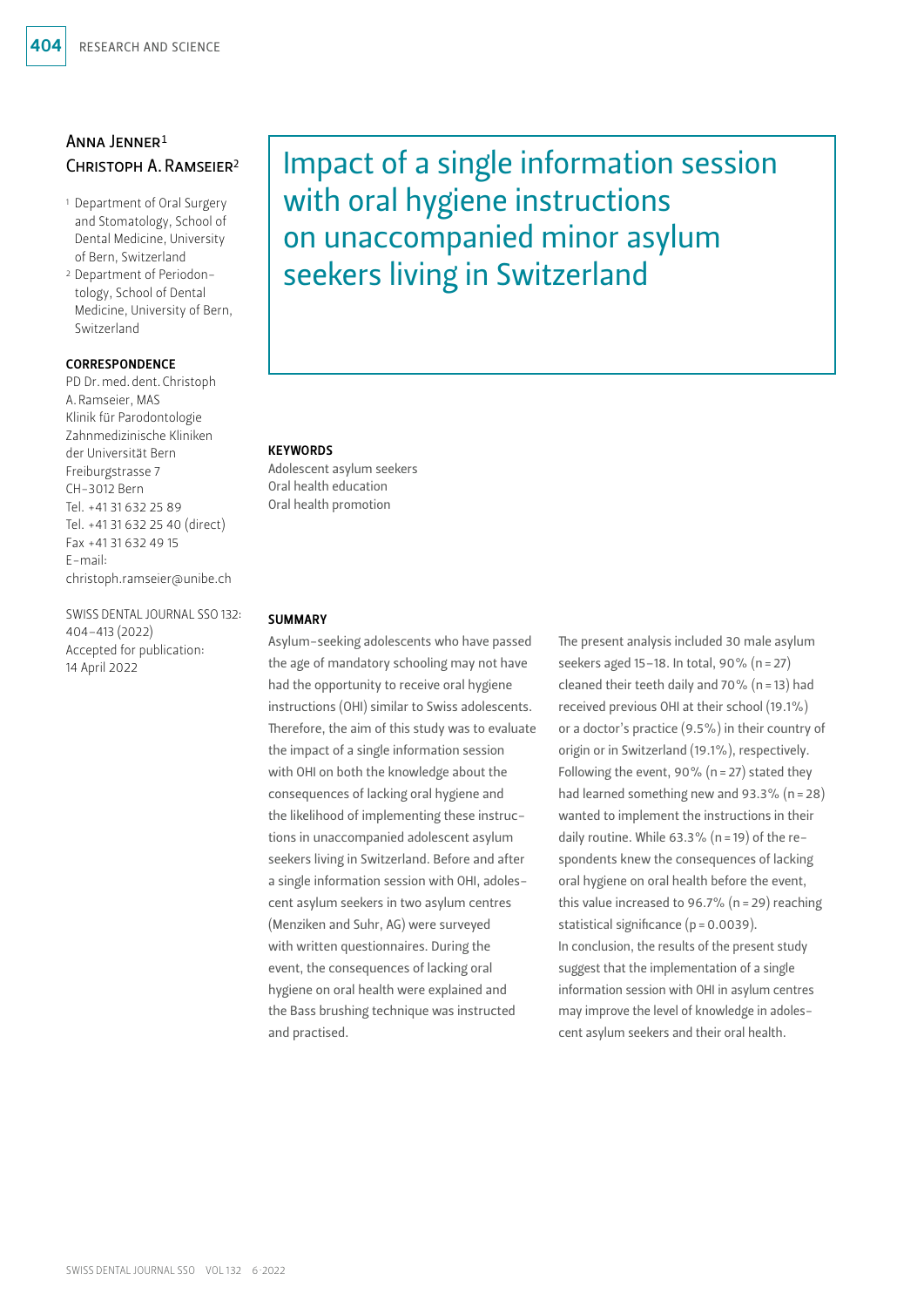### Introduction

An earlier European refugee crisis, which reached a peak in 2015 before the Russian invasion of the Ukraine, presented the European Community with unprecedented challenges. An increase in migration took place at that time, especially from crisis areas in the Middle East and Africa (Global Trends Forced Displacement in 2019). Switzerland did, and still does, receive the highest proportional number of migrants among European countries and plays an important role in the reception of refugees. In order to cope with this task, Switzerland is called upon to develop strategies in various areas of social coexistence. These should integrate immigrants into the local society, give them access to medical care, to the labour market and housing, and guarantee security, especially for refugees. These considerations led to a triggering of civil society engagement in Europe in the most diverse areas, as well as the idea to carry out the study presented here.

Switzerland also faces economic challenges concerning human resources in terms of dental care. While school-age children and adolescents are educated annually by school dental services about maintaining oral health, adolescent asylum seekers who are no longer of school age do not have the opportunity to receive adequate oral hygiene instructions (OHI) according to Swiss standards. From both an ethical and a public health perspective, the question therefore arises as to whether and in what form the dental community should become more active in oral health care for adolescent asylum seekers in terms of preventive measures to contribute to their integration into society and access to dental care.

In order to assess whether such measures are necessary at all, it may be considered to determine how the oral health of immigrants and refugees stands, especially in comparison to the native population. The hypothesis that young people with a migration background have poor oral health has already been explored in previous investigations (Almerich-Silla & Montiel-Company 2007; Bissar et al. 2007; Cote et al. 2004; Cvikl et al. 2014; Julihn et al. 2010; Locker et al. 1998; Sivakumar et al. 2016). Of particular interest was whether younger individuals already had poor oral health in their country of origin or whether it developed only during their stay in the country of immigration, and whether they had any knowledge of oral hygiene (OH). In addition, possible reasons for the oral conditions were investigated. This information, including differences between the various countries of origin, represents an important basis for integration into Swiss society in terms of adapted preventive measures. Adolescents with a migration background as an aggregated group have a higher caries prevalence or total caries experience as well as poorer oral health than the native population (Almerich-Silla & Montiel-Company 2007; Bissar et al. 2007; Cote et al. 2004; Cvikl et al. 2014; Julihn et al. 2010; Locker et al. 1998; Sivakumar et al. 2016). This, on the other hand, appears to depend on the origin of the respective individuals: for example, adolescents of African origin had better oral health than the native society, whereas those from Eastern Europe had poorer oral health (Cote et al. 2004; Julihn et al. 2010). Additionally, longitudinal studies continue to show a deterioration in oral health among adolescents with a migrant background during the period investigated (JULIHN ET AL. 2010). Moreover, an improvement in oral health through socio-economic advancement and use of public health dental measures was also discussed in the literature (Locker et al. 1998). Factors influencing oral health include dietary habits and OH in the country

of origin on the one hand, and acculturation and reduced access to dental care on the other (Almerich-Silla & Montiel-Company 2007; Angelillo et al. 1996; Bissar et al. 2007; Cote et al. 2004; Cvikl et al. 2014; Julihn et al. 2010; Locker et al. 1998; Marino et al. 2001; Sivakumar et al. 2016; Vered et al. 2003, 2008). Therefore, the World Health Organisation's (WHO) global strategy for improving oral health includes oral health promotion, which aims to develop self-care practices in children and adolescents (Petersen 2008). OHI are designed to achieve this goal. A wide range of studies were able to demonstrate that such instructions have a positive effect on the instructed. A positive influence was shown on the level of knowledge (GHAFFARI ET AL. 2018; KAY & Locker 1998; Nakre & Harikiran 2013), on behaviour (de Silva et al. 2016; Ghaffari et al. 2018; Menegaz et al. 2018; Nakre & HARIKIRAN 2013) as well as in the results of clinical studies (DE Silva et al. 2016; Menegaz et al. 2018; Nakre & Harikiran 2013; Ramseier et al. 2007).

The WHO additionally states that globally, disadvantaged, and poor populations bear the greatest burden of oral diseases. Even in Western industrialized countries, although the general population has access to medical services, socially disadvantaged people and certain ethnic minorities still receive inadequate care (Petersen 2008). Current research aims to paint a picture of the impact of OHI on children, but scientific evidence on the impact on adolescents is limited. Furthermore, little is known about the impact on asylum seekers in general, and no study was identified on the impact of OHI on individuals from the countries of origin represented in this study.

These initial considerations led to the pilot project presented here, in which single information sessions with OHI were organised and carried out with unaccompanied minor asylum seekers in two asylum shelters in Menziken (AG) and Suhr (AG), Switzerland. The aim of this study was to show whether a single information session with OHI can have an impact on adolescent asylum seekers. Questionnaires completed by the attendees before and after the event were used to assess the impact on their level of knowledge. The results of this study should be used in the planning of oral health preventive measures for young asylum seekers.

### Materials and methods

In 2017, the social services of the Canton of Aargau held information sessions on request in two asylum centres where most of the approximately 120 unaccompanied minor asylum seekers living in the Canton of Aargau were housed at the time. The information sessions with OHI took place in May 2017 at the Menziken (AG) asylum centre with 22 participants and in June 2017 at the Suhr (AG) asylum centre with 9 participants, respectively. Several asylum workers were also present at each of the two locations. The study application with the number EKNZ 2017- 00410 was submitted to and approved by the Ethics Committee of North-western and Central Switzerland.

In consultation with the managers of the two asylum centres, a maximum group size of 25 participants was set so that all attendees could be addressed individually, the technique demonstrated and practiced together. The instructions took place in rooms similar to classrooms, which were equipped with tables and chairs, projectors or televisions and washbasins.

### Course of the event

The course of the information session with OHI was the same at both centres. The duration of the entire event was about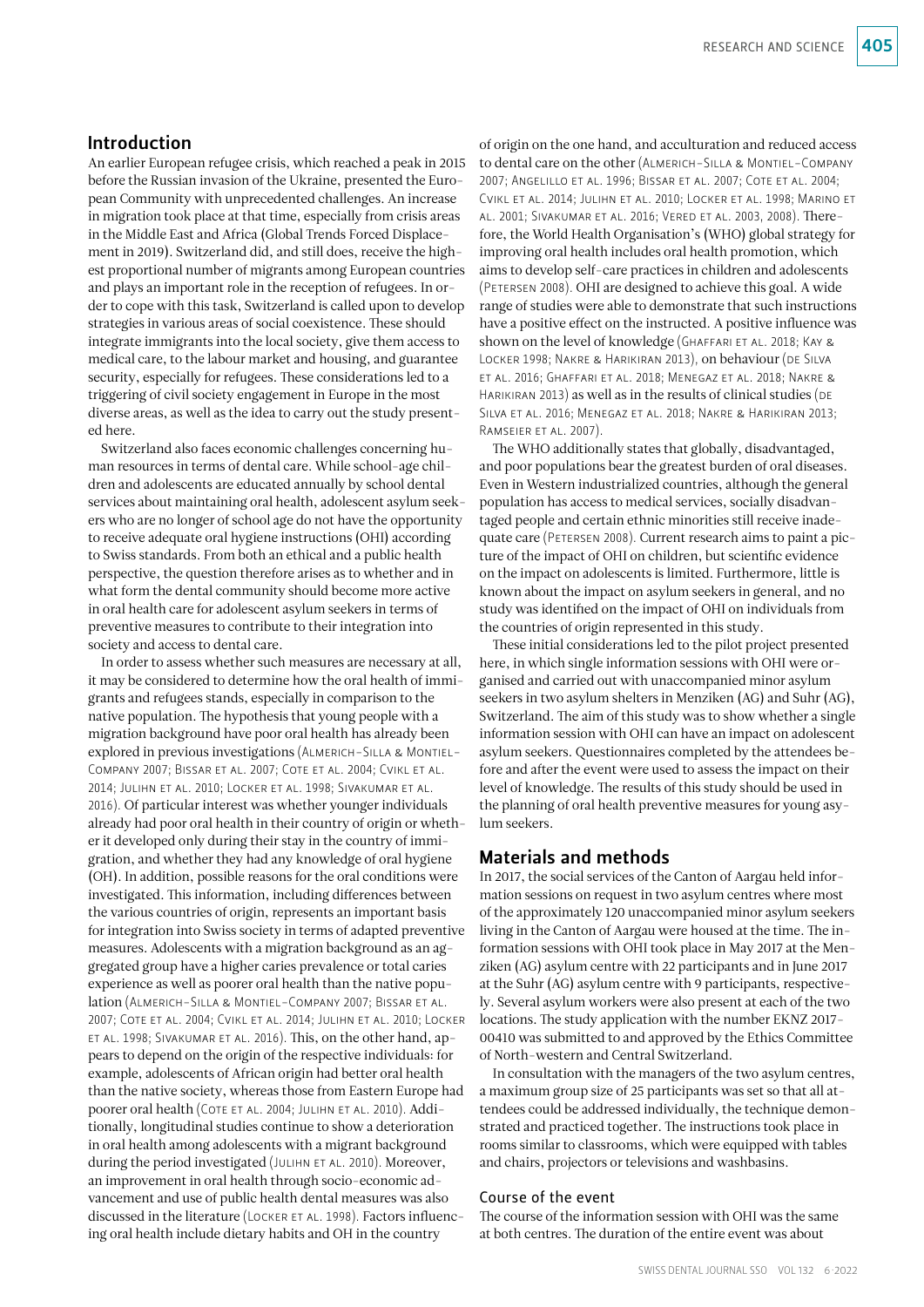60 minutes. Before the event began, all participants were informed about the event and how the surveys were conducted. After the initial information was provided, the attendees were asked to fill out the Informed Consent Form.

In order to assess the asylum seekers' previous knowledge on the topics of caries and gingivitis prevention as well as OH, all attendees were given a questionnaire to complete beforehand. Subsequently, theoretical knowledge about the development of caries and the consequences of poor OH was demonstrated by means of a PowerPoint presentation (Microsoft Corporation, Redmond, WA, USA). It was explained how caries can be prevented, and important topics of prophylaxis, such as nutrition, OH and fluoride, were discussed. When creating the Power-Point presentation, care was taken to use as little text as possible but self-explanatory pictures in order to take into account the variability of the attendees' mostly low German language skills. During the session, small breaks were repeatedly taken to reconfirm that everything had been understood. If necessary, attendees who had been in Switzerland for a longer time and had a better knowledge of German translated for all those present.

For the instruction of OH, the Bass brushing technique was instructed with the help of images and short video sequences, with special emphasis on the systematic procedure, such as placing the toothbrush at a 45° angle and the small circular movements ([www.mundhygiene-instruktion.ch/de/selection.](http://www.mundhygiene-instruktion.ch/de/selection.php?hilfsmittel=A) [php?hilfsmittel=A](http://www.mundhygiene-instruktion.ch/de/selection.php?hilfsmittel=A)). The presentation was rounded off with a video of universal prevention messages published on the Swiss Red Cross website in 2014 with the aim of raising migrants' awareness of oral health.

In a subsequent practical part of the event, the previously instructed Bass brushing technique was practised with the toothbrushes (CH01430A meridol® toothbrush: 3 CS, GABA Schweiz AG, Therwil, Switzerland) and toothpastes (PL03419A elmex® SAC sample: 3 CS, GABA Schweiz AG, Therwil, Switzerland) as provided by CP GABA, Switzerland.

Immediately before the end of the event, a second multiple choice questionnaire was handed out to assess the impact of the knowledge attained.

#### Statistical analysis

Statistical analyses were performed using RStudio (version 1.3.1093, RStudio Team [2020]. RStudio: Integrated Development Environment for R. RStudio, PBC, Boston, MA). Means, frequencies and standard deviations were calculated using descriptive statistics. Non-parametric comparisons between groups were made using the Kruskal-Wallis analysis of variance. Categorical data were analysed using Pearson's or McNemar's chi-squares tests and Fisher's exact tests. The significance level was set at  $p = 0.05$ .

#### Results

A total of 31 male 15- to 18-year-old unaccompanied asylum seekers from two asylum centres in Menziken (AG) and Suhr (AG) attended the event. Of these, 30 participants were included in the analysis (Tab.I). One participant was excluded from the study since he had not answered the follow-up questionnaire. The countries of origin for the attendees were Eritrea (46.7%, n=14), Afghanistan (30.0%, n=9), Ethiopia (6.7%, n = 2), Somalia (6.7%, n = 2), Guinea (3.3%, n = 1), and Gambia  $(3.3\%, n=1)$ . One attendee did not state his country of origin  $(3.3\%, n=1)$ .

#### Descriptive analysis prior to the event

The results of the questionnaire, which was distributed to all attendees prior to the event, are presented in Table II. A total of 93.3% ( $n=28$ ) of the respondents cleaned their teeth; two of them (7.1%) did not use a toothbrush. Other OH aids used were dental floss (53.6%, n=15), toothpick (46.4%, n=13) and other tools  $(14.3\%, n=4)$ . These responses didn't reveal any statistically significant difference between the two asylum centres  $(p>0.05)$ . Therefore, the answers to these questions were

| Demographic data<br>Tab. I                                                                            |                   |                        |                      |                                |                      |                          |                      |                                |  |
|-------------------------------------------------------------------------------------------------------|-------------------|------------------------|----------------------|--------------------------------|----------------------|--------------------------|----------------------|--------------------------------|--|
|                                                                                                       |                   | All<br>$n = 30(100\%)$ |                      | A: Menziken<br>$n = 21 (70\%)$ |                      | B: Suhr<br>$n = 9(30\%)$ |                      |                                |  |
|                                                                                                       |                   | n                      | $\frac{1}{\sqrt{2}}$ | n                              | $\frac{0}{\sqrt{2}}$ | n                        | $\frac{1}{\sqrt{2}}$ | p-values<br>between<br>A and B |  |
| Male                                                                                                  |                   | 30                     | 100.0                | 21.0                           | 70.0                 | 9.0                      | 30.0                 | n.a.                           |  |
| Age                                                                                                   | mean $±$ st. dev. | $16.8 \ (\pm 0.8)$     |                      | $16.9 \ (\pm 0.8)$             |                      | $16.7 (\pm 0.7)$         |                      | $0.607*$                       |  |
|                                                                                                       | $min.-max.$       | $15 - 18$              |                      | $15 - 18$                      |                      | $15 - 17$                |                      | N.A.                           |  |
| Country<br>of origin                                                                                  | Afghanistan       | 9                      | 30.0                 | 3                              | 10.0                 | 6                        | 20.1                 |                                |  |
|                                                                                                       | Ethiopia          | $\overline{2}$         | 6.7                  | $\overline{2}$                 | 6.8                  | $\mathbf{O}$             | $\mathsf{O}\xspace$  |                                |  |
|                                                                                                       | Somalia           | $\overline{2}$         | 6.7                  | $\mathbf{1}$                   | 3.3                  |                          | 3.3                  |                                |  |
|                                                                                                       | Eritrea           | 14                     | 46.7                 | 13                             | 43.3                 |                          | 3.3                  | $0.034**$                      |  |
|                                                                                                       | Guinea            | $\mathbf{1}$           | 3.3                  | $\mathbf{1}$                   | 3.3                  | $\mathbf{O}$             | 0.0                  |                                |  |
|                                                                                                       | Gambia            | $\mathbf{1}$           | 3.3                  | $\overline{O}$                 | 0.0                  |                          | 3.3                  |                                |  |
|                                                                                                       | Not specified     | $\mathbf{1}$           | 3.3                  | $\mathbf{1}$                   | 3.3                  | $\mathsf{O}\xspace$      | 0.0                  |                                |  |
| * Kruskal-Wallis rank sum test; ** Pearson's Chi-squared test ( $X^2$ = 13.673, 6 degrees of freedom) |                   |                        |                      |                                |                      |                          |                      |                                |  |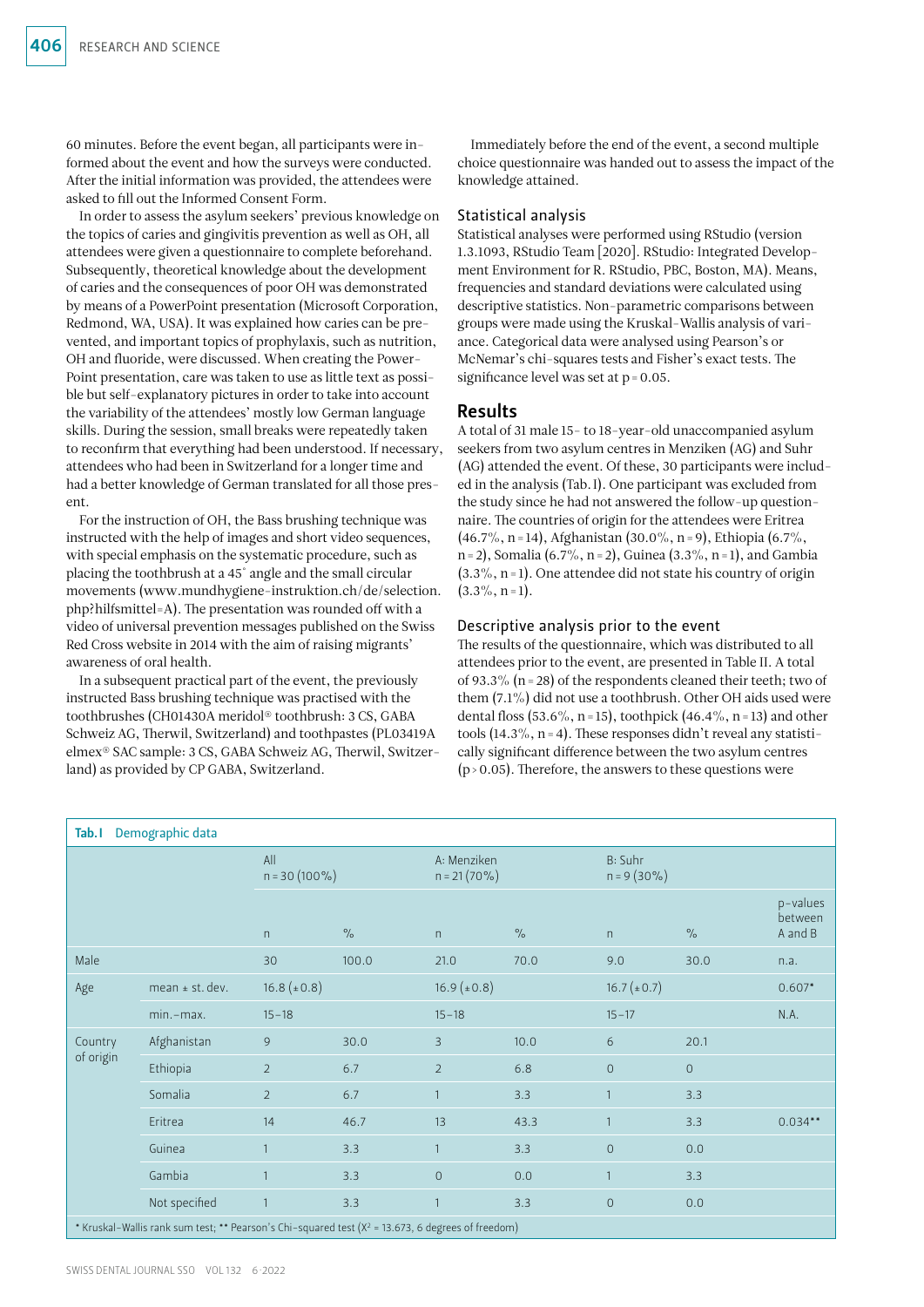pooled for further analysis. The majority of all respondents reported using two oral hygiene aids in their daily OH routine  $(39.3\%)$  (Fig. 1).

There were 27 participants (90.0%) who cleaned their teeth daily, but eight (26.7%) did not clean for more than one minute per day. A total of 70.0% (n=21) of the adolescents had already received OHI once (Tab.II). The most common locations of previous OHI were the school (19.1%) and Switzerland (19.1%), while 14.3% of respondents were instructed at home in their country of origin. Furthermore, some respondents (28.5%) did

| Survey before the information event<br>Tab.II                      |                        |                      |                                |                      |                          |                      |                                    |  |  |
|--------------------------------------------------------------------|------------------------|----------------------|--------------------------------|----------------------|--------------------------|----------------------|------------------------------------|--|--|
|                                                                    | All<br>$n = 30(100\%)$ |                      | A: Menziken<br>$n = 21 (70\%)$ |                      | B: Suhr<br>$n = 9(30\%)$ |                      |                                    |  |  |
|                                                                    | Yes<br>$n$ (%)         | <b>No</b><br>$n$ (%) | Yes<br>$n$ (%)                 | <b>No</b><br>$n$ (%) | Yes<br>$n$ (%)           | <b>No</b><br>$n$ (%) | p-values<br>between<br>A and $B^*$ |  |  |
| Do you own a toothbrush?                                           | 26(86.7)               | 2(6.7)               | 17(81.0)                       | 2(9.5)               | 9(100.0)                 | 0(0.0)               | 0.8224                             |  |  |
| Do you clean your teeth?                                           | 28 (93.3)              | 2(6.7)               | 20 (95.2)                      | 1(4.8)               | 8(88.9)                  | 1(11.1)              | 0.9999                             |  |  |
| If so, do you use:                                                 |                        |                      |                                |                      |                          |                      |                                    |  |  |
| a) a toothbrush?                                                   | 26(92.9)               | 2(7.1)               | 18(90.0)                       | 2(10.0)              | 8(100.0)                 | 0(0.0)               | 0.9076                             |  |  |
| b) tooth floss?                                                    | 15(53.6)               | 13(46.4)             | 8(40.0)                        | 12(60.0)             | 7(87.5)                  | 1(12.5)              | 0.0633                             |  |  |
| c) a toothpick?                                                    | 13(46.4)               | 15(53.6)             | 10(50.0)                       | 10(50.0)             | 3(37.5)                  | 5(62.5)              | 0.8574                             |  |  |
| d) other oral hygiene aids?                                        | 4(14.3)                | 24(85.7)             | 2(10.0)                        | 18(90.0)             | 2(25.0)                  | 6(75.0)              | 0.6694                             |  |  |
| Do you clean your teeth every day?                                 | 27(90.0)               | 3(10.0)              | 20(95.2)                       | 1(4.8)               | 7(77.8)                  | 2(22.2)              | 0.4256                             |  |  |
| Do you clean your teeth for more<br>than one minute a day?         | 22(73.3)               | 8(26.7)              | 17(81.0)                       | 4(19.0)              | 5(55.6)                  | 4(44.4)              | 0.3217                             |  |  |
| Have you ever been shown how to<br>clean your teeth?               | 21(70.0)               | 9(30.0)              | 15(71.4)                       | 6(28.6)              | 6(66.7)                  | 3(33.3)              | 0.9999                             |  |  |
| Do you know what happens to<br>your teeth if you don't clean them? | 19(63.3)               | 11(36.7)             | 13(61.9)                       | 8(38.1)              | 6(66.7)                  | 3(33.3)              | 0.9999                             |  |  |
| Have you ever heard of tooth<br>decay?                             | 7(23.3)                | 23(76.7)             | 6(28.6)                        | 15(71.4)             | 1(11.1)                  | 8(88.9)              | 0.5719                             |  |  |
| * Pearson's Chi-squared tests (1 degree of freedom)                |                        |                      |                                |                      |                          |                      |                                    |  |  |



Fig.1 Pooled descriptive evaluation of the survey before the event on the use of different oral-hygiene aids for home oral hygiene.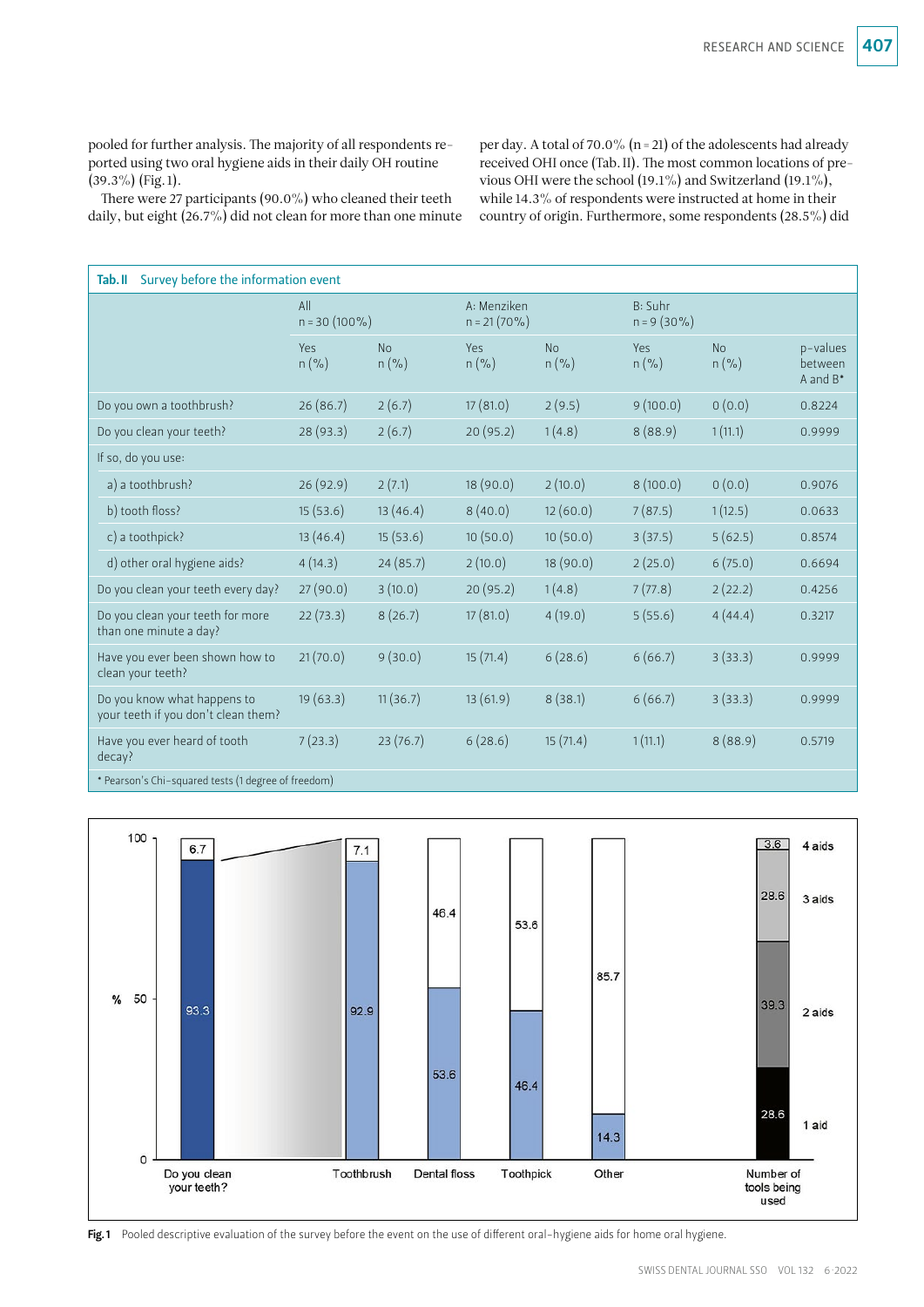

Fig. 2 Pooled descriptive analysis before the event survey on the duration of oral hygiene at home, the location of oral hygiene already received and knowledge of the consequences of insufficient oral hygiene.

| Survey after the information event<br>Tab. III                                 |                        |                      |                         |                      |                    |               |                                    |  |  |
|--------------------------------------------------------------------------------|------------------------|----------------------|-------------------------|----------------------|--------------------|---------------|------------------------------------|--|--|
|                                                                                | All<br>$n = 30(100\%)$ |                      | A: Menziken<br>$n = 21$ |                      | B: Suhr<br>$n = 9$ |               |                                    |  |  |
|                                                                                | Yes<br>$n$ (%)         | <b>No</b><br>$n$ (%) | Yes<br>$n$ (%)          | <b>No</b><br>$n$ (%) | Yes<br>$n$ (%)     | No<br>$n$ (%) | p-values<br>between<br>A and $B^*$ |  |  |
| Did you understand the presen-<br>tation?                                      | 30(100.0)              | 0(0.0)               | 21(100.0)               | 0(0.0)               | 9(100.0)           | 0(0.0)        | N.A.                               |  |  |
| Did you learn something new?                                                   | 27(90.0)               | 3(10.0)              | 19(90.5)                | 2(9.5)               | 8(88.9)            | 1(11.1)       | 0.9999                             |  |  |
| Was the information valuable<br>to you?                                        | 28(93.3)               | 1(3.3)               | 19(90.5)                | 1(4.8)               | 9(100.0)           | 0(0.0)        | 0.9999                             |  |  |
| Do you know what happens<br>to your teeth if you don't clean<br>them?          | 29 (96.7)              | 1(3.3)               | 20(95.2)                | 1(4.8)               | 9(100.0)           | 0(0.0)        | 0.9999                             |  |  |
| Can you imagine cleaning your<br>teeth from now on as you were<br>shown today? | 28(93.3)               | 2(6.7)               | 19(90.5)                | 2(9.5)               | 9(100.0)           | 0(0.0)        | 0.9999                             |  |  |
| * Pearson's Chi-squared tests (1 degree of freedom)                            |                        |                      |                         |                      |                    |               |                                    |  |  |

not specify where they had received previous instructions. The doctor's practice was also named by 9.5% of the respondents as the place where they received their first OHI (Fig.2).

Prior to the information session,  $63.3\%$  (n = 19) of asylum seekers reported knowing what will happen to their oral health if they did not clean their teeth but 23.3% (n = 7) had not heard about tooth decay before (Tab.II). Awareness of the consequences of a lack of OH varied by country of origin. While most adolescents from Afghanistan stated that they were aware of the consequences, adolescents from Gambia, Guinea or Somalia were less aware of them (Fig.3A).

### Descriptive analysis following the event

The answers to the second questionnaire, which was distributed after the event, are shown in Table III. As with the pre-event survey, the responses thereafter were without statistically significant difference between the two asylum centres  $(p > 0.05)$ . Therefore, the answers to these questions were again pooled for further analysis.

All respondents  $(100\%, n=30)$  stated that they understood the presentation and 90.0% ( $n = 27$ ) learned something new. For 93.3% ( $n = 28$ ) of the participants who answered the question, the information was valuable, and again 93.3% ( $n = 28$ ) of the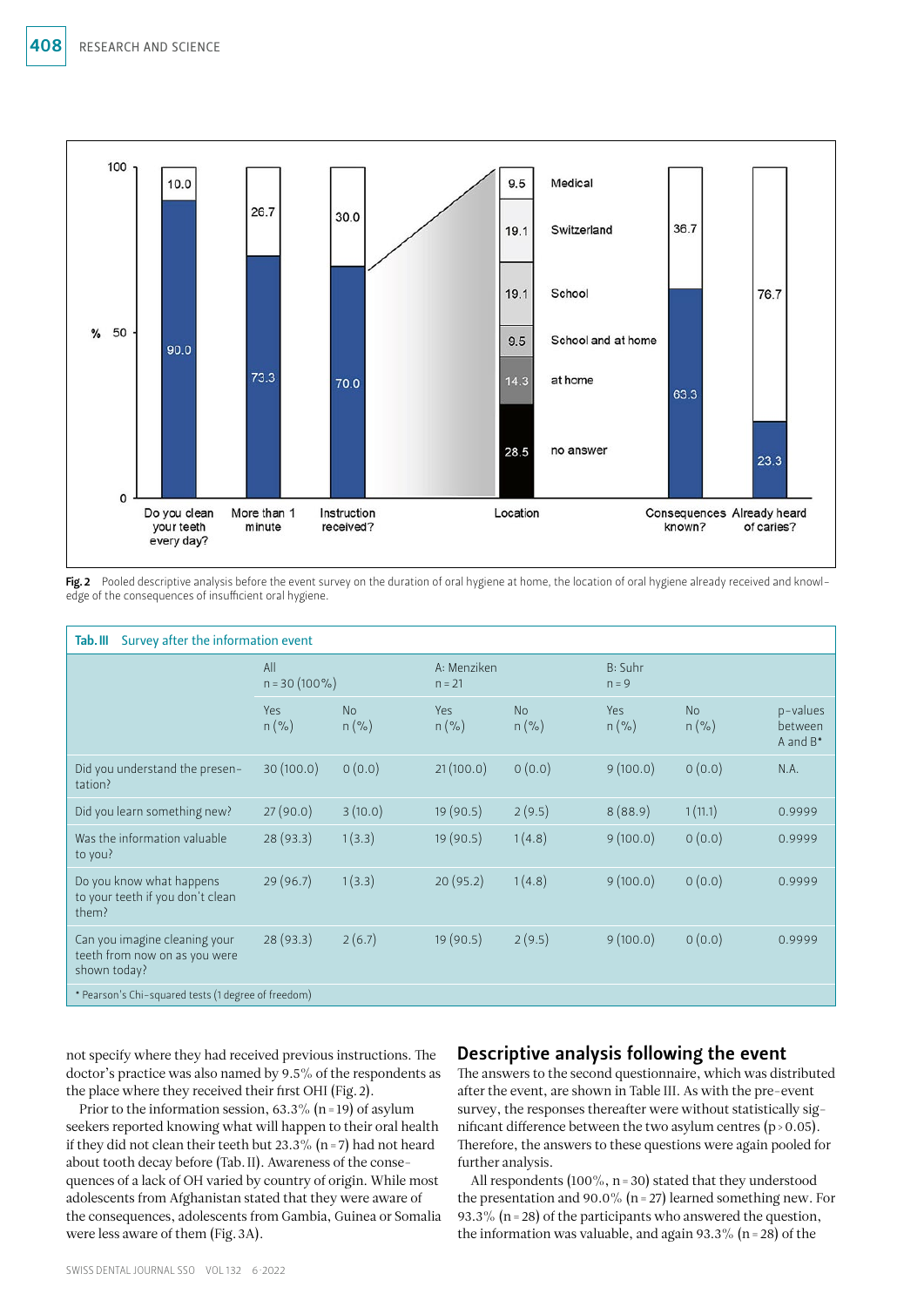

Fig. 3 Pooled evaluation of the survey before (A) and after (B) the event presented by country of origin. The consequences of the lack of oral hygiene became better known (p = 0.0039). Likewise, the new instructions were more likely to be implemented following the event (p = 0.0348).

asylum seekers interviewed could imagine continuing to clean their teeth in the same way as they were taught at the event.

At the time after the event,  $96.7\%$  (n = 29) knew what would happen to their teeth if they did not clean them. Likewise, respondents from all countries of origin had found the information provided at the event valuable, were aware of the consequences of not practising OH, and could imagine implementing these OH measures every day as instructed (Fig.3B).

### Comparison of the results of both surveys

While 19 asylum seekers (63.3%) knew what would happen to their teeth if they did not clean them before the information session, this number increased to 29 of the respondents (96.7%) reaching statistical significance ( $p = 0.0039$ ) after the event (Fig.3).

Of the three asylum seekers who individually stated that they had not learned anything new after the information session, two had already received OHI in Switzerland. They both cleaned their teeth daily and for more than one minute per day. The third had already received OHI in a doctor's practice but did not clean his teeth daily and for more than one minute per day.

The instruction session also increased the probability with statistical significance ( $p = 0.0348$ ) that the respondents would implement the instructions given, and regardless of their country of origin (Fig.3).

### Discussion

The present study is the result of a pilot project carried out in two Swiss asylum centres and includes the assessment of completed questionnaires filled out by young asylum seekers before and after an information session with OHI. The results revealed that even a single event can have a positive impact on the level of knowledge concerning the consequences of insufficient OH on oral health. While before the event 63.3% of the adolescents stated that they knew these consequences, 96.7% of the respondents knew about them, reaching statistical significance. Moreover, 90% of the attendees stated that they had learned something new, and 93.3% reported to clean their teeth in the future as shown in the instruction. Accordingly, it was concluded that even a small effort of a single information session with OHI may have a positive impact on the oral health of asylum-seeking adolescents.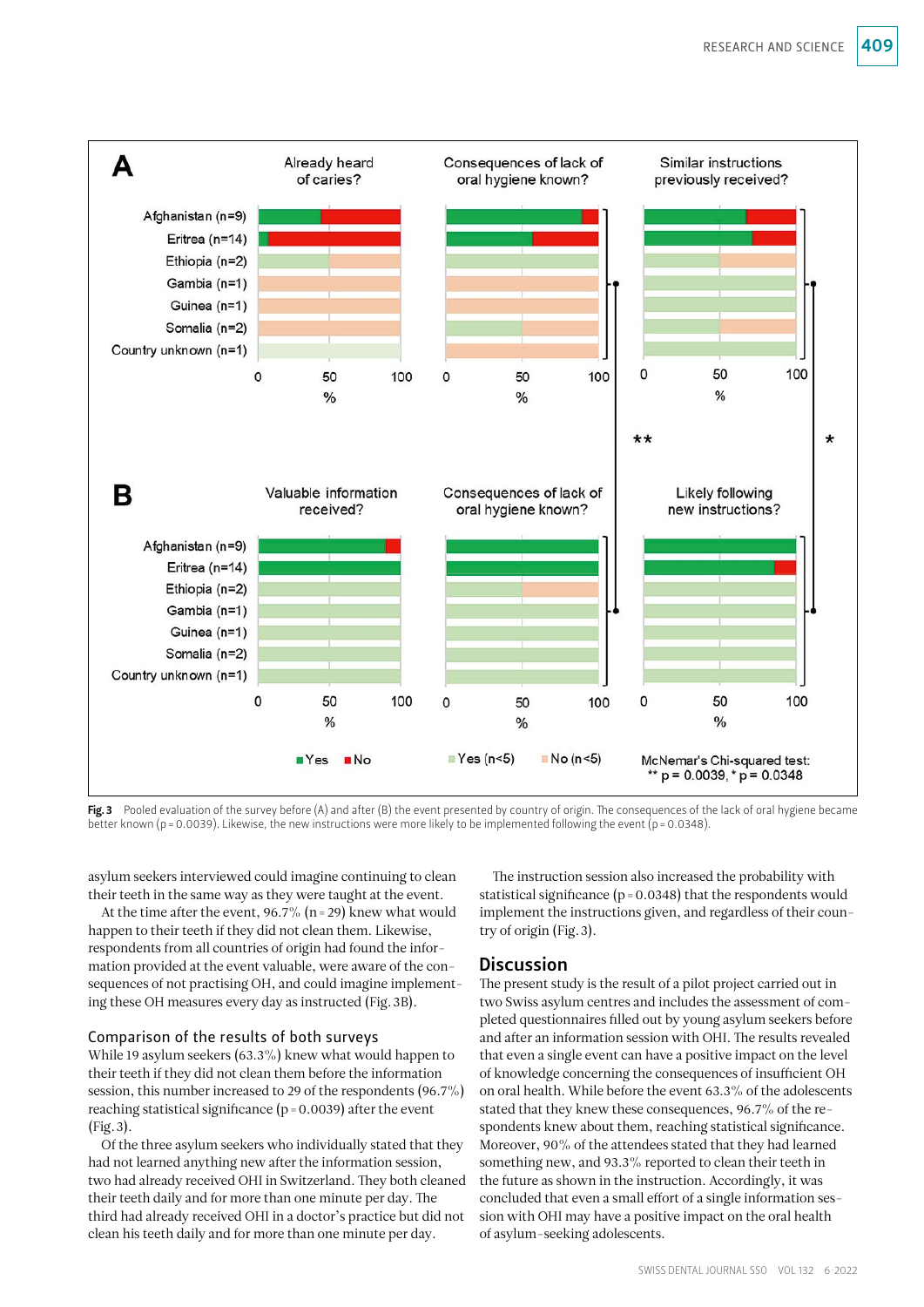The reason for the selection of our target group was to close a potential gap in the Swiss health care system, in order to help minors who have been released from mandatory schooling and who have not been able to benefit from school dental care and its preventive measures aiming to achieve better oral health. It is the hope that the adolescent asylum seekers will apply their newly acquired knowledge and personal skills to their daily lives through the instructions, thus positively impact their oral health.

In order to reach adolescent asylum seekers in Switzerland, it was necessary to contact the respective social services and subsequently the managers of the refugee administration. On the one hand, it may be reasonable to involve the caretakers in the asylum centres as multipliers of knowledge about OH measures by subsequently being able to carry out these instructions themselves; on the other hand, attempts are to be made to involve school dental care in the longer term to provide personnel for these instructions.

#### Context with existing evidence

The positive impact of health promotion on oral health has been demonstrated in numerous studies with other target groups while being consistent with the results of the present study. Two different systematic reviews from 1998 and 2013 as well as one meta-analysis from 2018 confirm the improvement of knowledge after different programmes (GHAFFARI ET al. 2018; Kay & Locker 1998; Nakre & Harikiran 2013). In particular, simple events using common language and audio-visual material appeared to be efficient while the impact of more complex approaches seems to be limited (Kay & Locker 1998). However, programmes that included practical exercises were preferred by participants over education-only programmes (Nakre & Harikiran 2013). To maintain long-term successes, instructions at regular follow-up may be considered (Nakre & Harikiran 2013) and intervals of three months have demonstrated the greatest impact over single OHI alone (Ghaffari et al. 2018).

The newly attained knowledge results in an improvement of oral health behaviour as confirmed by most studies in this field of research (de Silva et al. 2016; Ghaffari et al. 2018; Menegaz et al. 2018; Nakre & Harikiran 2013). Improvement may include longer and more frequent toothbrushing, a reduction in sugar intake or use of dental services (Ghaffari et al. 2018; Menegaz et al. 2018; Nakre & Harikiran 2013). Only few studies found either no association between knowledge and behaviour change or no improvement in behaviour (Kay & Locker 1998; Menegaz et al. 2018; Nakre & Harikiran 2013). However, in the present study, the attendees stated that they could imagine implementing the newly learned toothbrushing techniques in their daily lives.

Following a longer observation period, behavioural change should eventually be reflected in clinical parameters. The results of most studies demonstrate an overall positive impact of OHI on oral health. Studies assessed caries development in deciduous teeth and in the permanent dentition as well as gingival health along with parameters such as dental biofilm accumulation and bleeding on probing (DE SILVA ET AL. 2016; MENEGAZ ET al. 2018; Nakre & Harikiran 2013; Ramseier et al. 2007). Longterm investigations including educational interventions with supervised daily OH demonstrate a positive effect on the prevention of deciduous tooth decay (DE SILVA ET AL. 2016). Moreover, it was shown that even short educational interventions

can have a significant impact on oral health promotion while repeated instructions are suggested to be more effective (Ramseier et al. 2007).

The results of the present study may be interpreted as promising with regard to improving oral health of the target group being unaccompanied adolescent asylum seekers. However, these results need to be confirmed in further trials, as the impact of OHI on the oral health parameters were not investigated. The positive impact of interventions on the knowledge and oral health of adolescent asylum seekers has been demonstrated in other areas. Studies considering adolescent asylum seekers as a target group for prevention programmes are particularly common in the field of mental health (EL HARAKE ET AL. 2018; SARKADI ET AL. 2018). For example, in a six-week prevention programme, the symptoms of post-traumatic stress disorder and depression in unaccompanied minor asylum seekers decreased, among other things through knowledge transfer and instruction (SARKADI ET AL. 2018). In this context, the impact of a nutrition intervention within the context of a six-month programme on Syrian refugee children in Lebanon was investigated. The results demonstrate a positive impact of knowledge transfer and instruction on knowledge, attitudes, and anthropometric values, such as BMI (body mass index) or height in relation to the age of the study participants ( $EL$  HARAKE ET AL. 2018).

Studies targeting adolescent asylum seekers are scarce. In Switzerland, the focus is particularly on the integration of young asylum seekers into society through educational programmes. This is made clear in a comprehensive study by the University of Neuchâtel, which created an overview of the existing privately (co-)financed day-structuring educational programmes for young asylum seekers and documented the strengths and weaknesses of the projects. These projects can be divided in terms of content into those that mainly pursue a school or language approach and those that additionally offer practical focuses. It appears noteworthy to mention that almost all of these projects include language training in German, French and Italian [\(www.migration-population.ch/sfm/](http://www.migration-population.ch/sfm/home/publications/etudes-du-sfm.html) [home/publications/etudes-du-sfm.html, last accessed:](http://www.migration-population.ch/sfm/home/publications/etudes-du-sfm.html)  [12.04.2022](http://www.migration-population.ch/sfm/home/publications/etudes-du-sfm.html)).

#### Strengths of the study

To the best of our knowledge, this is the first study to examine the impact of OH information sessions on the knowledge of adolescent asylum seekers in Switzerland. This finding includes several strengths, which are listed below.

This work highlights a current issue of the refugee movement to and within Europe and the necessity of integration as well as welfare by means of civil society measures. These measures should provide asylum seekers with equal opportunities and access to education, the labour market and medical care, but also reduce the financial burden on social services.

Current scientific evidence on the effects of OHI on adolescents is limited and incongruent. Unlike this study, Nylander and colleagues could not produce a justification for implementing their programme for adolescents (NYLANDER ET AL. 2001). Further, a systematic literature review by Ghaffari and colleagues demonstrated a non-significant lower effect of oral health programmes on adolescents compared to children on (Ghaffari et al. 2018). To explain this lack of effectiveness, Brukiene and colleagues suggested that adolescents are a challenging target group for oral health education because of different stages of behavioural development and different cognitive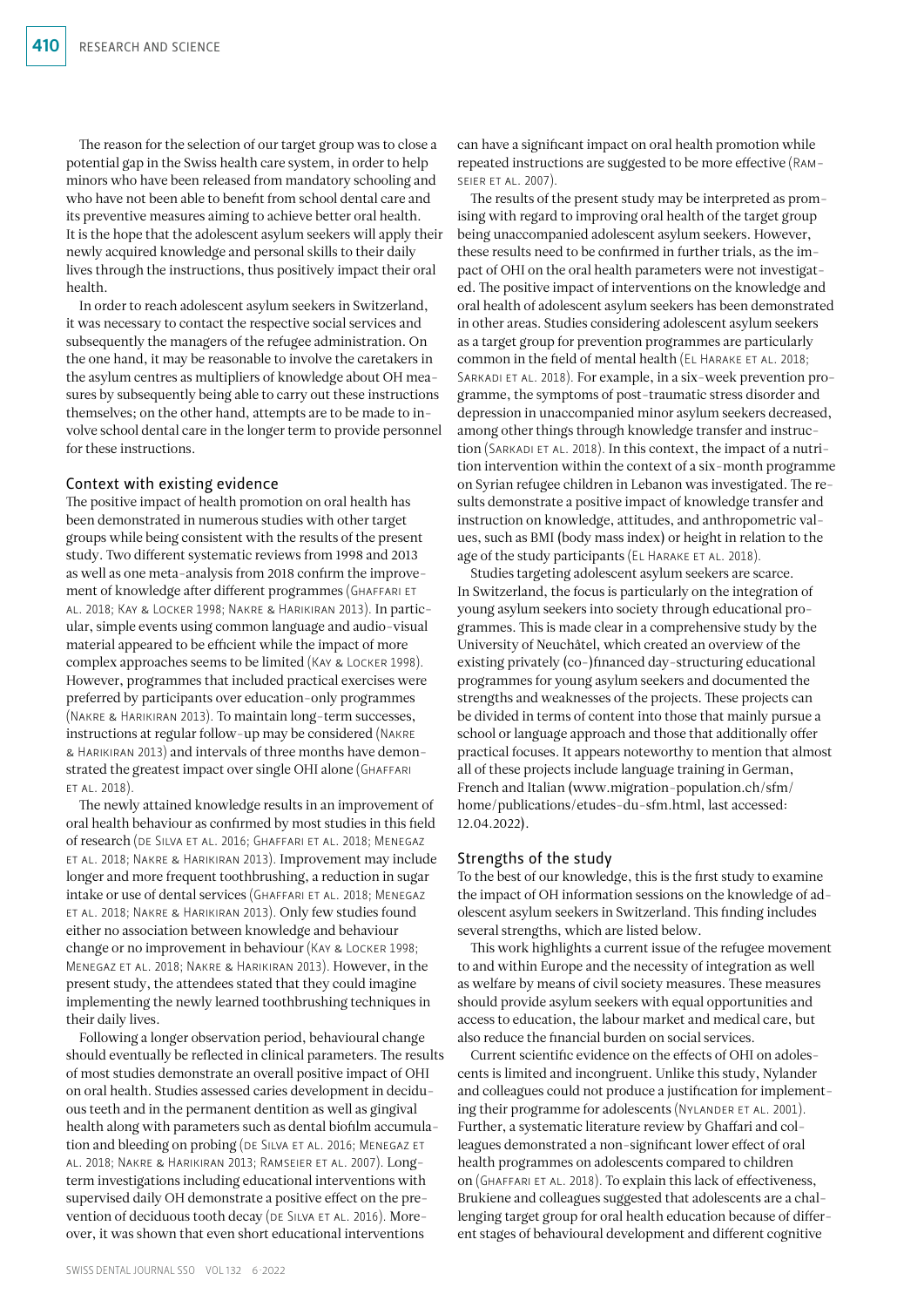abilities (Brukiene & Aleksejuniene 2010). The present study, however, contributes somewhat to filling a knowledge gap. At this point it needs to be mentioned that the term "adolescents" does not refer to a clearly defined age group. The age of the target group of this study results from the age of 16 years to the age of majority, which is no longer compulsory school age in Switzerland, while other studies already included 12-year-olds in their study with adolescents.

Another strength of the present study lies in the structure of the event. On the one hand, in addition to lecturing using a PowerPoint presentation, OHI with exercises were also included in the programme. Furthermore, the fact that the event was a short programme of only about 60 minutes is of great advantage concerning future implementations. The material provided seems to be crucial for influencing behaviour beyond the duration of the programme. The toothbrushes and toothpastes provided should ensure that the asylum seekers are able to implement the OHI in everyday life.

#### Weaknesses of the study

An obvious weakness of this study is that no effects on the oral health of the adolescent asylum seekers were determined. The study participants were only interviewed before and immediately after the event. Furthermore, no clinical parameters of the participants were examined and compared, or possible longterm successes of the single event were evaluated. Nevertheless, the overall aim of the study was to assess the initial impact of a single information session on the knowledge of adolescent asylum seekers which was demonstrated in a rather small sample size and in only to asylum centres in Switzerland. Since there were no differences between the answers from both centres, the data in this study were pooled when conducting the descriptive analysis. Moreover, in terms of the comparison of available data before and after the event, a specific McNemar's Chi-squared test was applied to control for dependence on an individual level.

#### Relations to the Swiss asylum system

In the following, the Swiss asylum procedure will be briefly described in order to determine the whereabouts of the asylum seekers and the associated possible structures for implementing the prevention programmes – this with the aim of reaching as many young people of the risk group in Switzerland as possible.

After the initiation of this pilot study in 2017, the Swiss Asylum Act was revised, and an accelerated asylum procedure was introduced in March 2019. This significantly changed the procedure, which was now completed within 140 days in most cases. After filing an asylum application, the asylum seekers are distributed in six regions in federal asylum centres with a procedural function. Within a three-week preparatory phase, a decision is made as to whether another Dublin state is responsible for the asylum procedure of the applicants. If this is the case, the asylum seekers are assigned to a federal asylum centre without a procedural function and transferred to the responsible state within 140 days of the application being filed. If Switzerland is responsible for the asylum procedure, a decision is made after a hearing as to whether a decision can already be made. If further clarification is necessary, the asylum seeker is assigned to a canton according to a distribution key proportional to the population. Otherwise, a decision is made within eight days. In the case of a negative decision, the rejected asylum

seekers are assigned to a federal asylum centre without a procedural function and expelled within 140 days of filing the application. In the case of a positive decision or temporary admission, the applicant is also assigned to a canton by means of a distribution key ([www.sem.admin.ch/sem/de/home/asyl/](http://www.sem.admin.ch/sem/de/home/asyl/asylverfahren.html) [asylverfahren.html, last accessed: 12.04.2022](http://www.sem.admin.ch/sem/de/home/asyl/asylverfahren.html)).

After cantonal allocation, the cantons themselves and accordingly 26 different cantonal social centres are responsible for the accommodation and care of the admitted and the provisionally admitted asylum seekers and those who are in the extended procedure. Consequently, in order to reach all adolescent asylum seekers, it seems to make sense to implement an OHI programme at the federal level in the aforementioned federal asylum centres. However, it must be taken into account that due to the revised asylum law in 2019, asylum seekers, especially those who are to be integrated into Swiss society, only stay in these centres for a short period of time. Therefore, in order for young asylum seekers to be able to benefit from a prevention programme in the longer term, structures need to be found which can take care of the young people over a longer period of time. As previously mentioned, the cantonal social service of the canton of Aargau, which arranged contact with the managers of the refugee centres for adolescents, was contacted. It is conceivable to contact all 26 cantonal social services to potentially plan the training of caregivers as multipliers of knowledge about OH with the respective managers of the asylum centres. One possibility for providing staff for OHI to the caregivers or directly to the asylum seekers would be to ask the Foundation for school dental care instructors. School dental care is regulated by the cantons, and most cantons employ school dental care instructors for prophylaxis as part of school dental care, who are trained by the Foundation for School Dental Care Instructors ([www.schulzahnpflege.ch](http://www.schulzahnpflege.ch), last accessed: 12.04.2022). Therefore, it appears to be reasonable to ask for such a cantonal institution in order to simplify the necessary administrative work.

### Conclusion

With the results of the present study, the conclusions could be drawn that the implementation of information sessions with OHI may promote the oral health of adolescent asylum seekers. In the future, more such events could be held and re-evaluated to examine the impact on individual behaviour and oral health of asylum seekers, as well as to capture long-term outcomes through longitudinal studies.

### Acknowledgement

For arranging the translations of the questionnaires into Dari, Arabic and Tigrinya, thanks are due to Werner Senn, head of the project "UMA" of the association Netzwerk Asyl Aargau. Equally worthy thanks for providing the material used for instruction go to the company GABA Schweiz AG (Therwil, Switzerland).

### Statement of sources of funding for the study

This study was self-funded by the Department of Periodontology, University of Bern, Switzerland. Toothbrushes were provided by GABA Schweiz AG, Therwil, Switzerland.

### Conflict of interest

The authors declare that there are no conflicts of interest in this study.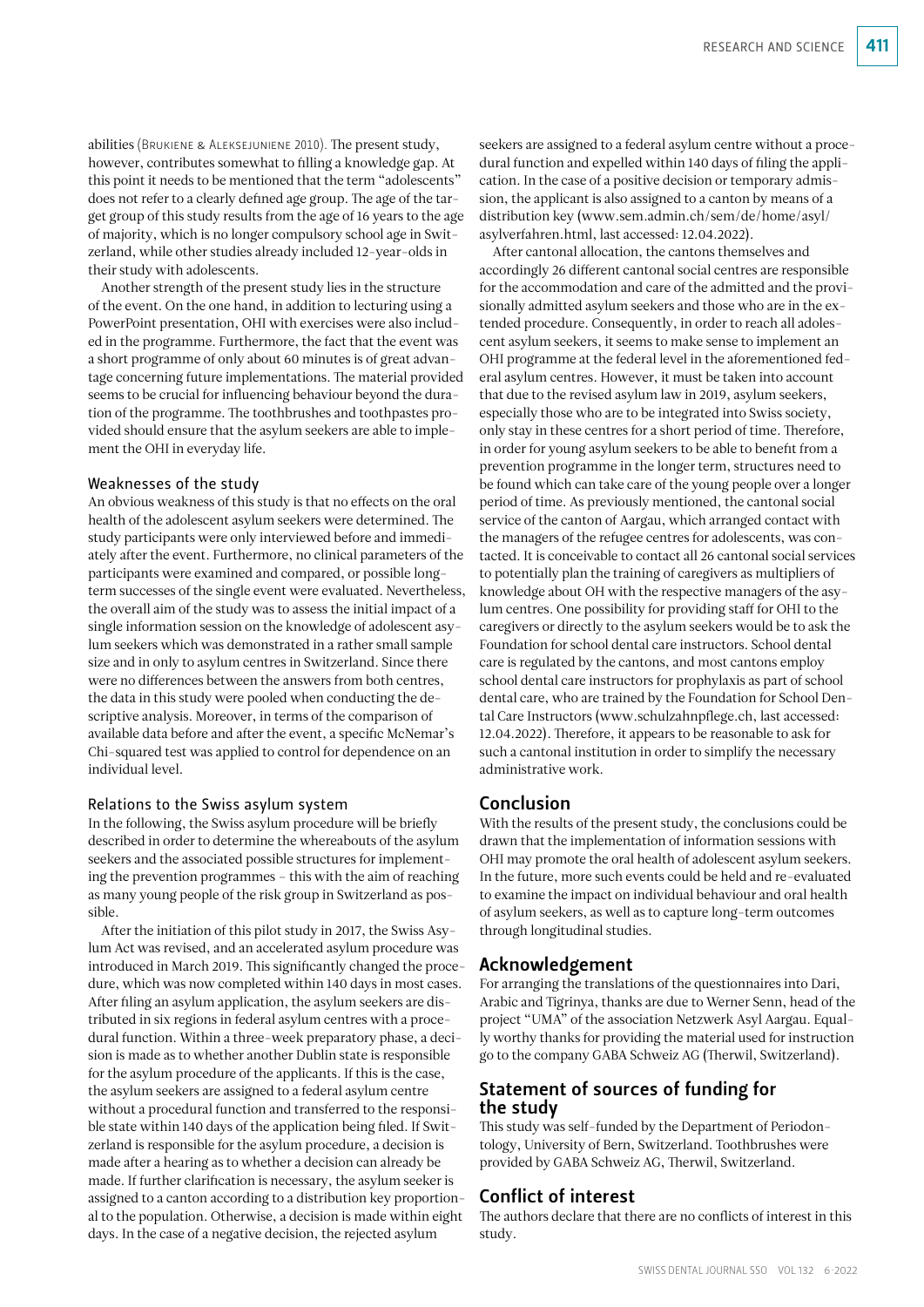### Zusammenfassung

### Hintergrund und Ziel

Während Kinder und Jugendliche in Schweizer Schulen durch die Schulzahnpflege in der häuslichen Mundhygiene instruiert werden, haben asylsuchende Jugendliche, die das Alter der obligatorischen Schulpflicht überschritten haben, bisher nicht die Möglichkeit, in der Schweiz diese Präventionsmassnahmen mit systematischen Instruktionen zu erwerben. Als Ziel der hier vorliegenden Studie soll daher bei jugendlichen Asylsuchenden die Auswirkung einer Informationsveranstaltung mit Mundhygieneinstruktionen auf den Kenntnisstand über die Folgen einer fehlenden Mundhygiene und die Wahrscheinlichkeit der Umsetzung der Mundhygieneinstruktion evaluiert werden.

### Material und Methoden

Im Rahmen einer einmaligen Informationsveranstaltung mit anschliessender praktischer Mundhygieneinstruktionsübung wurden jugendliche Asylsuchende in zwei Asylzentren der Schweiz (Menziken und Suhr, AG) jeweils vor und nach der Veranstaltung mit einem schriftlichen Fragebogen befragt. In der Veranstaltung wurden die Folgen der fehlenden Mundhygiene auf die Mundgesundheit erklärt und die Anwendung der Bass-Technik zur häuslichen Mundhygiene instruiert und praktisch eingeübt.

#### Resultate

Die Auswertung umfasste die Antworten von 30 männlichen Asylsuchenden im Alter von 15 bis 18 Jahren aus Eritrea, Afghanistan, Äthiopien, Somalia, Guinea und Gambia. Es reinigten 90% (n=27) der Befragten ihre Zähne täglich, und 70% (n=13) erhielten bereits eine Mundhygieneinstruktion, die sie in der Schule (19,1%) oder einer Arztpraxis (9,5%) ihres Herkunftslandes oder zuvor in der Schweiz (19,1%) erhielten. Nach der Veranstaltung gaben 90% (n=27) an, etwas Neues gelernt zu haben, und 93,3% (n=28) konnten sich vorstellen, die erlernten Instruktionen im Alltag umzusetzen. Während vor der Veranstaltung 63,3% (n=19) der Befragten die Folgen einer fehlenden Mundhygiene kannten, stieg dieser Wert durch die Veranstaltung auf 96,7% (n=29) mit statistischer Signifikanz  $(p=0,0039)$ .

### Schlussfolgerung

Die Resultate der vorliegenden Studie lassen die Schlussfolgerung zu, dass die Implementierung von Informationsveranstaltungen mit Mundhygieneinstruktionen zur Verbesserung des Kenntnisstandes von jugendlichen Asylsuchenden empfohlen werden kann.

## Résumé

### Contexte et objectif

Alors que dans les écoles suisses, les enfants et les adolescents sont instruits sur l'hygiène bucco-dentaire à domicile par le biais des soins dentaires scolaires, les jeunes requérants d'asile qui ont dépassé l'âge de la scolarité obligatoire n'ont jusqu'à présent pas la possibilité d'acquérir en Suisse ces mesures de prévention par des instructions systématiques. L'objectif de la présente étude est donc d'évaluer, chez les jeunes requérants d'asile, l'impact d'une séance d'information comprenant des instructions sur l'hygiène bucco-dentaire sur le niveau de connaissance des conséquences d'un manque d'hygiène bucco-dentaire et sur la probabilité de mise en œuvre des instructions d'hygiène bucco-dentaire.

#### Matériel et méthodes

Dans le cadre d'une séance d'information unique suivie d'un exercice pratique d'instruction à l'hygiène buccale, de jeunes requérants d'asile de deux centres d'asile de Suisse (Menziken et Suhr, AG) ont été interrogés à l'aide d'un questionnaire écrit avant et après la séance. Lors de la manifestation, les conséquences du manque d'hygiène buccale sur la santé buccale ont été expliquées et l'application de la technique de Bass pour l'hygiène buccale à domicile a été instruite et mise en pratique.

#### Résultats

L'évaluation a porté sur les réponses de 30 demandeurs d'asile masculins âgés de 15 à 18 ans, originaires d'Érythrée, d'Afghanistan, d'Éthiopie, de Somalie, de Guinée et de Gambie. Il s'est avéré que 90% (n=27) des répondants se nettoyaient les dents quotidiennement et que 70% (n=13) avaient déjà reçu des instructions sur l'hygiène buccale, à l'école (19,1%) ou dans un cabinet médical (9,5%) de leur pays d'origine ou auparavant en Suisse (19,1%). Après la manifestation, 90% (n = 27) ont indiqué avoir appris quelque chose de nouveau et 93,3% (n=28) pouvaient s'imaginer mettre en pratique au quotidien les instructions apprises. Alors qu'avant la manifestation, 63,3 % (n = 19) des personnes interrogées connaissaient les conséquences d'un manque d'hygiène buccale, ce chiffre est passé à 96,7% (n=29) grâce à la manifestation, avec une signification statistique  $(p=0,0039)$ .

### Conclusion

Les résultats de la présente étude permettent de conclure que la mise en œuvre de séances d'information comprenant des instructions sur l'hygiène buccale peut être recommandée pour améliorer le niveau de connaissances des jeunes demandeurs d'asile.